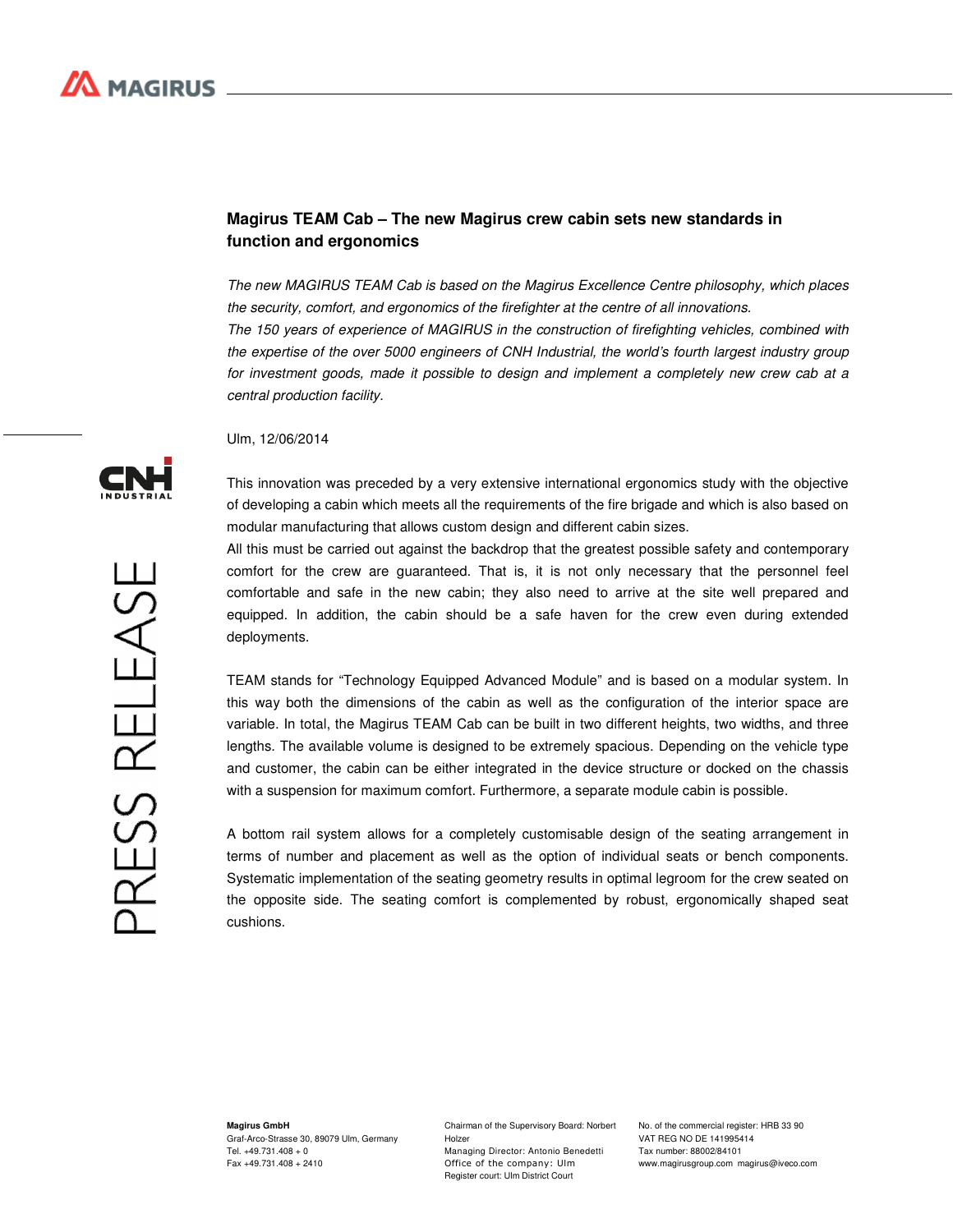

Particular attention was paid to the demand of fire brigades for more storage space. The storage volume available under the seats can be up to 460 l. All storage spaces are equipped with LED lights. USB ports allow charging of electronic devices. The two 10-inch screens mounted toward and against the direction of travel enable connection to the front and rear camera for a perfect overview of the deployment area already in the cabin.

All seats can be equipped with respiratory protective equipment brackets. The respiratory protective equipment can be easily put on during the trip. Due to their oval cross-section, the handles integrated in the boarding area provide a perfectly ergonomic and secure grip. Above the seats, extra equipment can be safely stowed in the integrated storage compartments with sturdy flaps. The handles attached in this area all have LED lights.

A door opening angle of 90° allows the loading of large equipment. The cabin is boarded using pneumatically activated folding steps, which are simultaneously coupled to the door opener. A tread width of almost 1000 mm and continuous LED lights guarantee quick and safe boarding and exiting on non-slip surfaces.

The specific aspiration of Magirus of developing "the safest place on the way to the deployment site" was fully fulfilled with the new cabin. Safety is supported by a wide variety of measures. The Magirus TEAM Cab is the first fire brigade cabin that has passed the crash test according to ECE-R29/03. As the safest fire brigade cabin, it offers the occupants a secure feeling all around. In addition, integrated airbags are available.

With a 3 m<sup>2</sup> window area, the cabin is bright and flooded with light. This allows the crew to better see the surroundings and the traffic situation. An electric door opening system controls all functions such as window and door openers from a centrally located operator station.

If you view the Magirus TEAM Cab from the outside, you can see a white border which clearly highlights the direct link between the cabin and chassis – a tribute of the designer to the chrome elements of legendary Magirus vehicles. The large, darkened glass surface that runs across the entire lateral surface of the Magirus TEAM Cab is also striking, giving the vehicle a distinctive appearance.

The extent to which the designers follow the principle of "form follows function" is made clear by the fact that the batteries stored outside the cabin area result in no loss of space in the interior even with EURO 6 vehicles, for example.